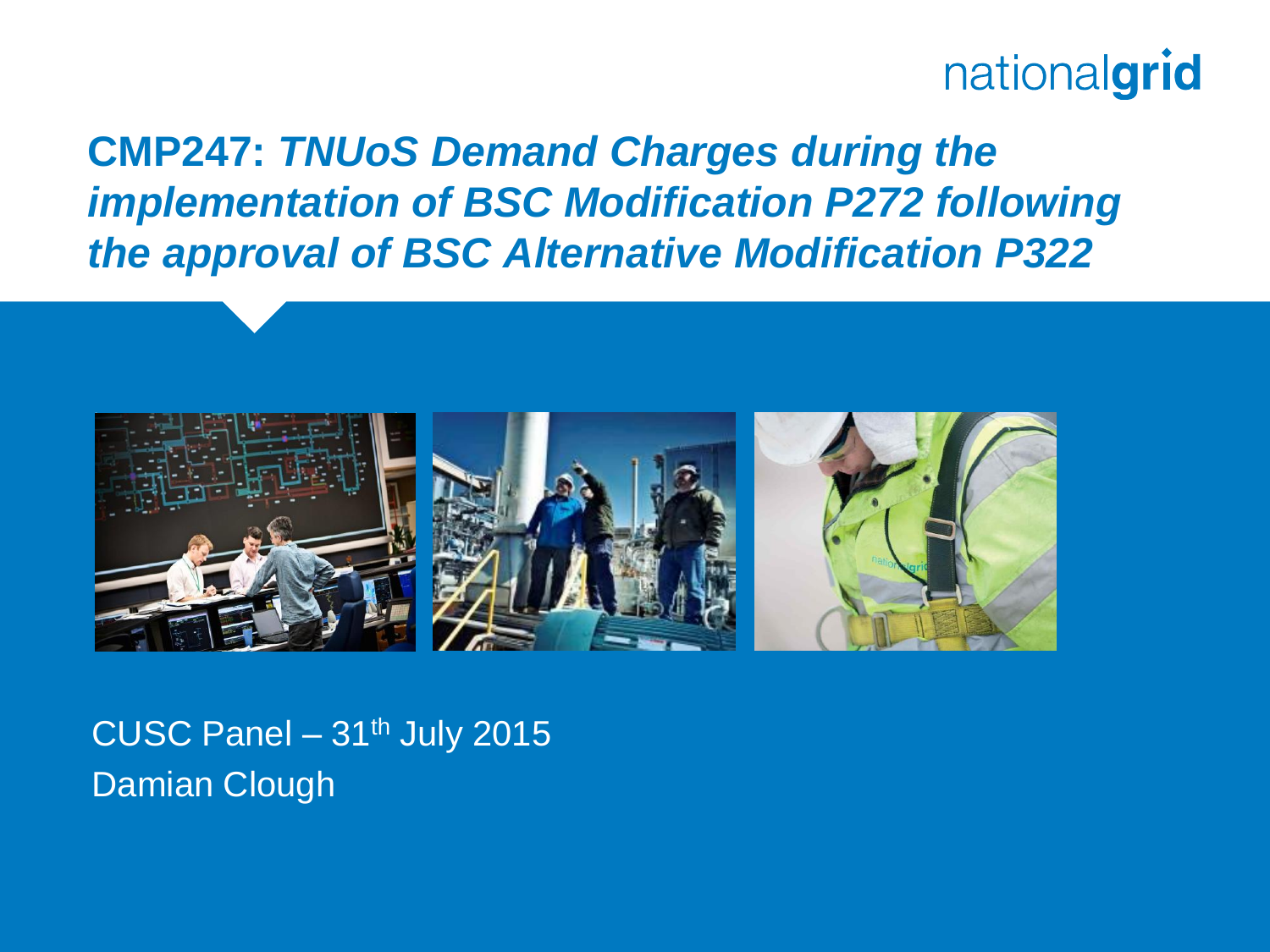### **Background**

- BSC Modification P272 was raised to make it mandatory that meters within Profile Classes 5-8 must be Half Hourly (HH) settled; rather than Non Half Hourly (NHH) settled which is the current arrangement
- $\blacksquare$  To meet the implementation date meters migrate throughout the year up until the implementation date of April 2016
- If meters migrate mid year then they will be charged both NHH and HH TNUoS charges
- CMP241 was raised to prevent Suppliers being 'overcharged' for the charging year (2015/16) up until the implementation date of April 2016 by treating meters which migrate mid year as being NHH settled for the whole charging year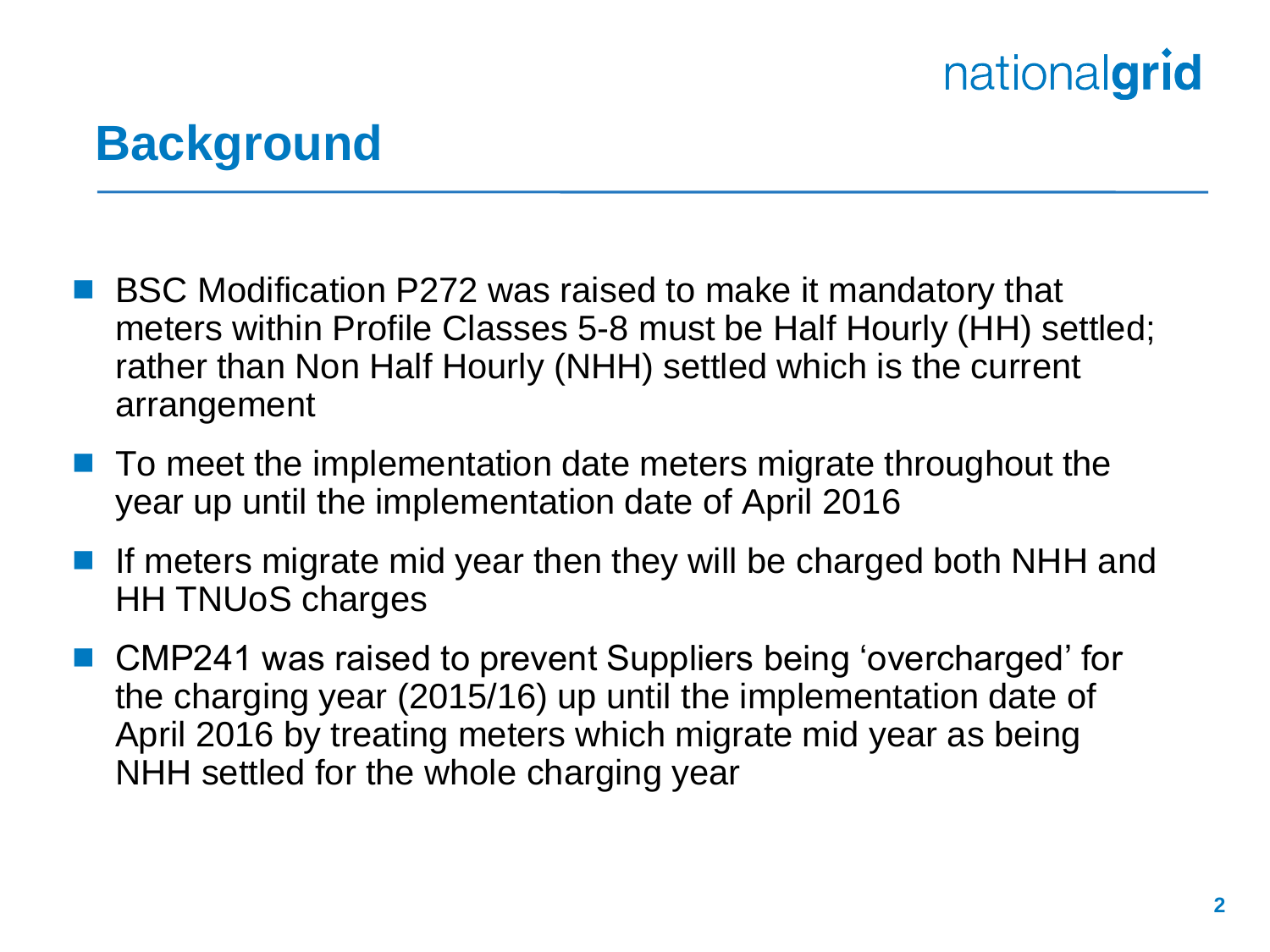### **Background**

- To treat meters as NHH for TNUoS charging purposes; all meters in Measurement classes E-G (which is the class the meters move into once HH infrastructure has been installed) will be treated as **NHH**
- **However there are meters within these classes who were already** HH settled
	- **CMP241 has an option which allows Suppliers to opt for those meters to continue to be treated as HH as long as they inform National Grid of their intention and provide individual metering data**
- **BSC Modification P322 was raised and recently approved which** extends the implementation date of P272 to April 2017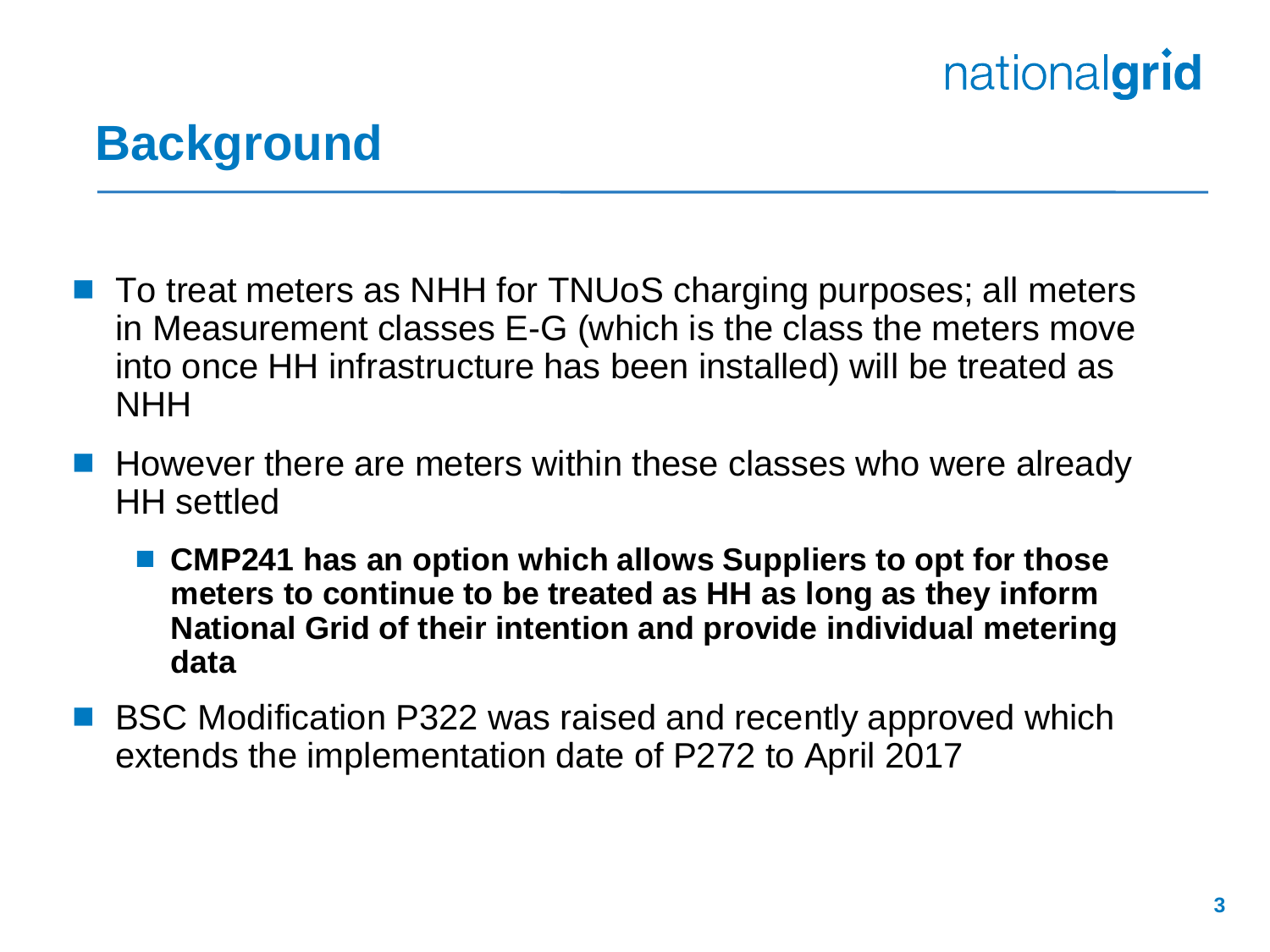### **Summary of Defect**

- The CUSC allows those meters which are HH settled before the start of the charging year to continue to be HH settled if Suppliers provide the data to allow National Grid to treat them separately
- The above process is a manual process and adjustment to demand data, which is appropriate for the number of meters which were HH settled before April 2015, and the timescales to implement alternative industry solutions
- Extending the Implementation date to April 2017 exponentially increases the number of meters which a Supplier may opt to be treated as HH (i.e. HH settled <April 2016)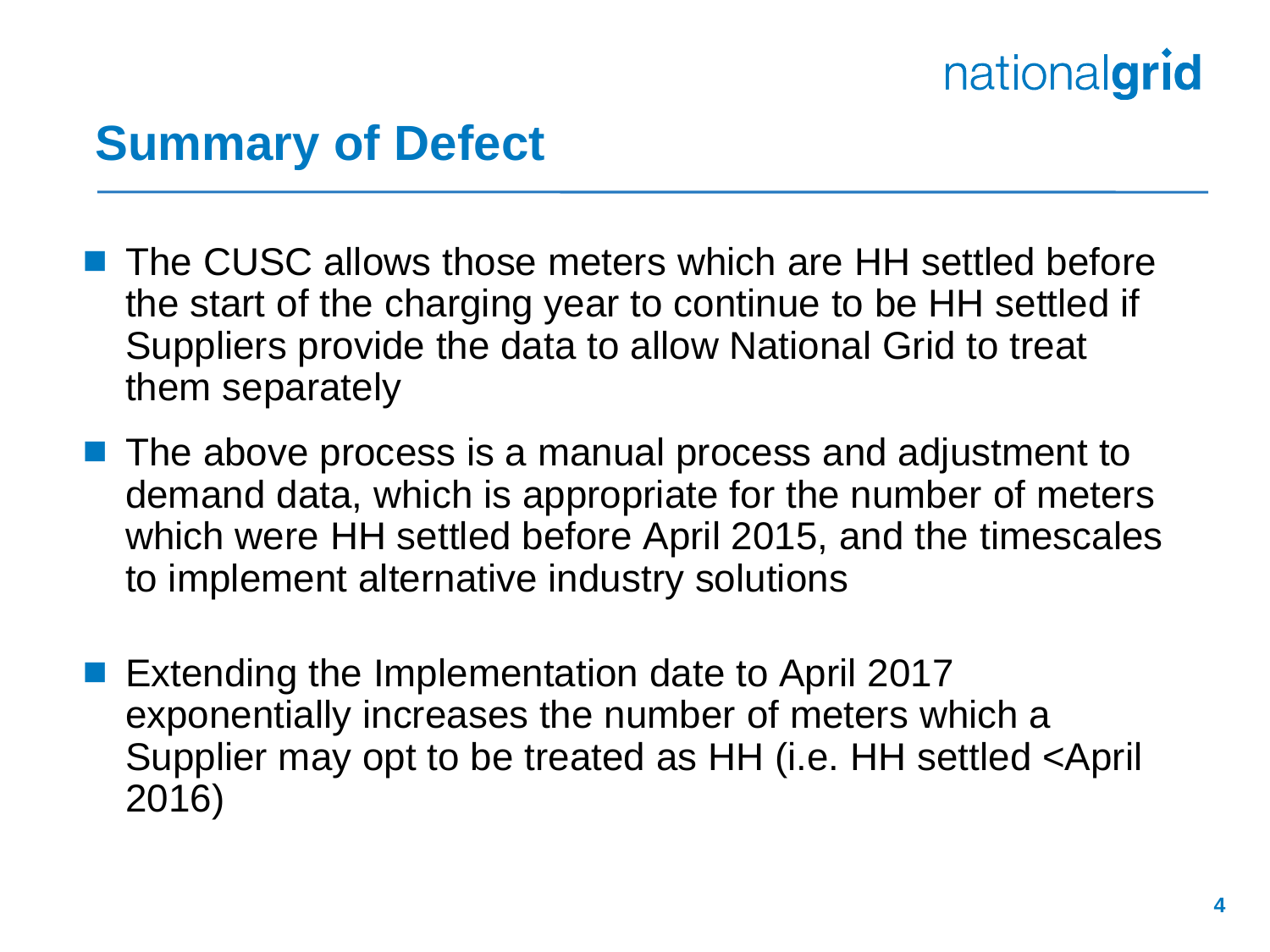### **Summary of Defect**

- The current manual process is not appropriate/manageable for the potential number of meters for the second charging year (2016/17)
- Alternative automatic solutions to manage the data flows and adjustments necessary to treat meters as HH, is not a feasible solution due to;
	- Costs to implement an IT solution (~£2m)
	- **Timescales to implement**
	- Will require new data flows and arrangements/relationships with Suppliers (current arrangement is that all data is received from Elexon on an aggregated basis)
- All the above will need to be undertaken to cover one charging year up until the Implementation date of P272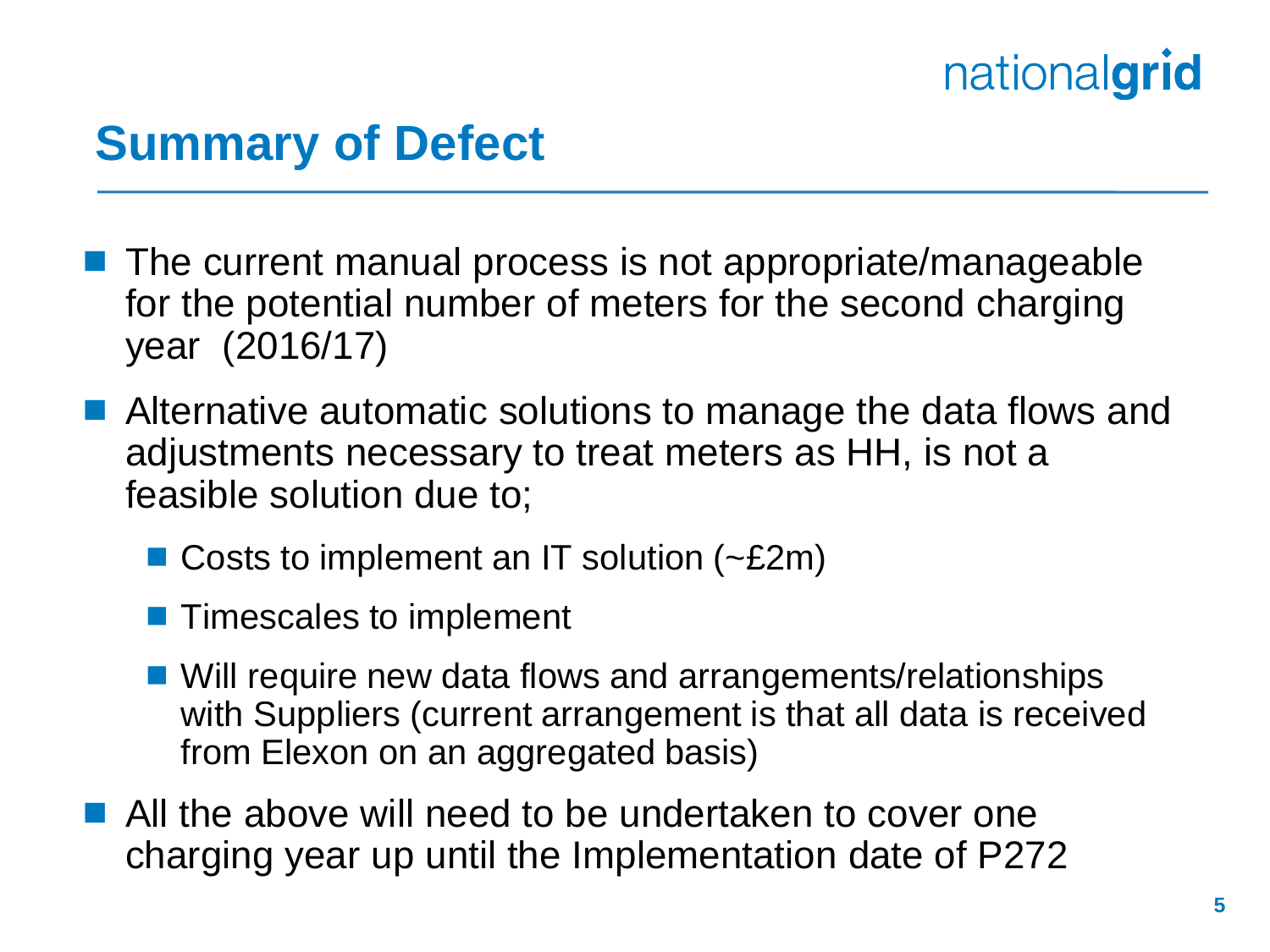

#### **Proposed CUSC Modification**

- **This proposal seeks to Modify the TNUoS charging methodology** within Section 14 of the CUSC to remove:
	- $\blacksquare$  The optionality that meters migrating between the dates >April 1<sup>st</sup> 2015 and <April 1st 2016 can be treated as HH if Suppliers request
- All meters migrating after 1<sup>st</sup> April 2015 up until the Implementation date of 1st April 2017 will be treated as NHH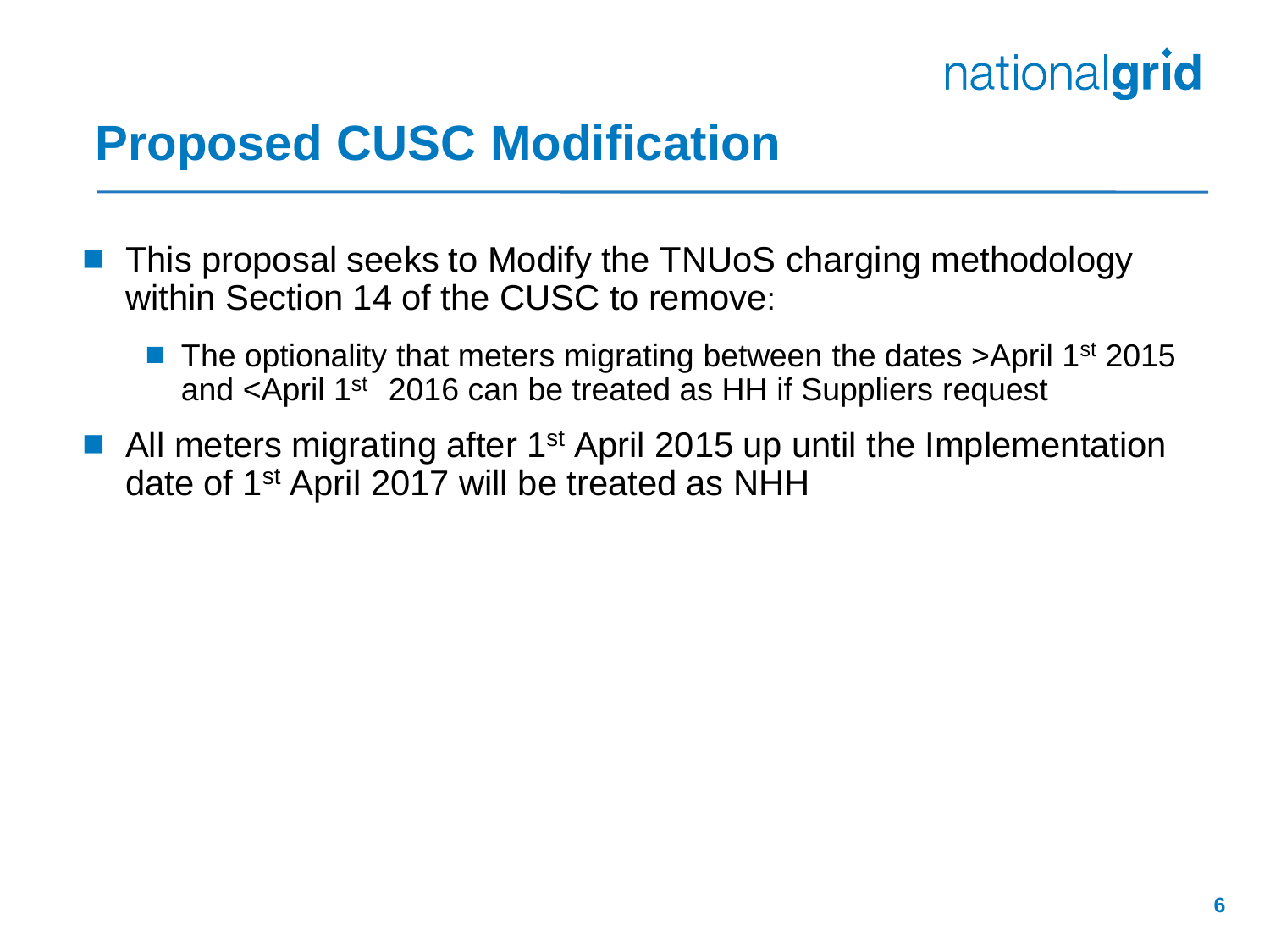## **Justification against Applicable CUSC Objectives**

- Provides certainty and consistency of charging arrangements for the charging year 2016/17
	- Better facilitating applicable objective  $(a)$  effective competition
- Lessens uncertainty of the demand charging bases used to set TNUoS tariffs
	- Better facilitating applicable objective (b) Cost reflectivity.

nationalgrid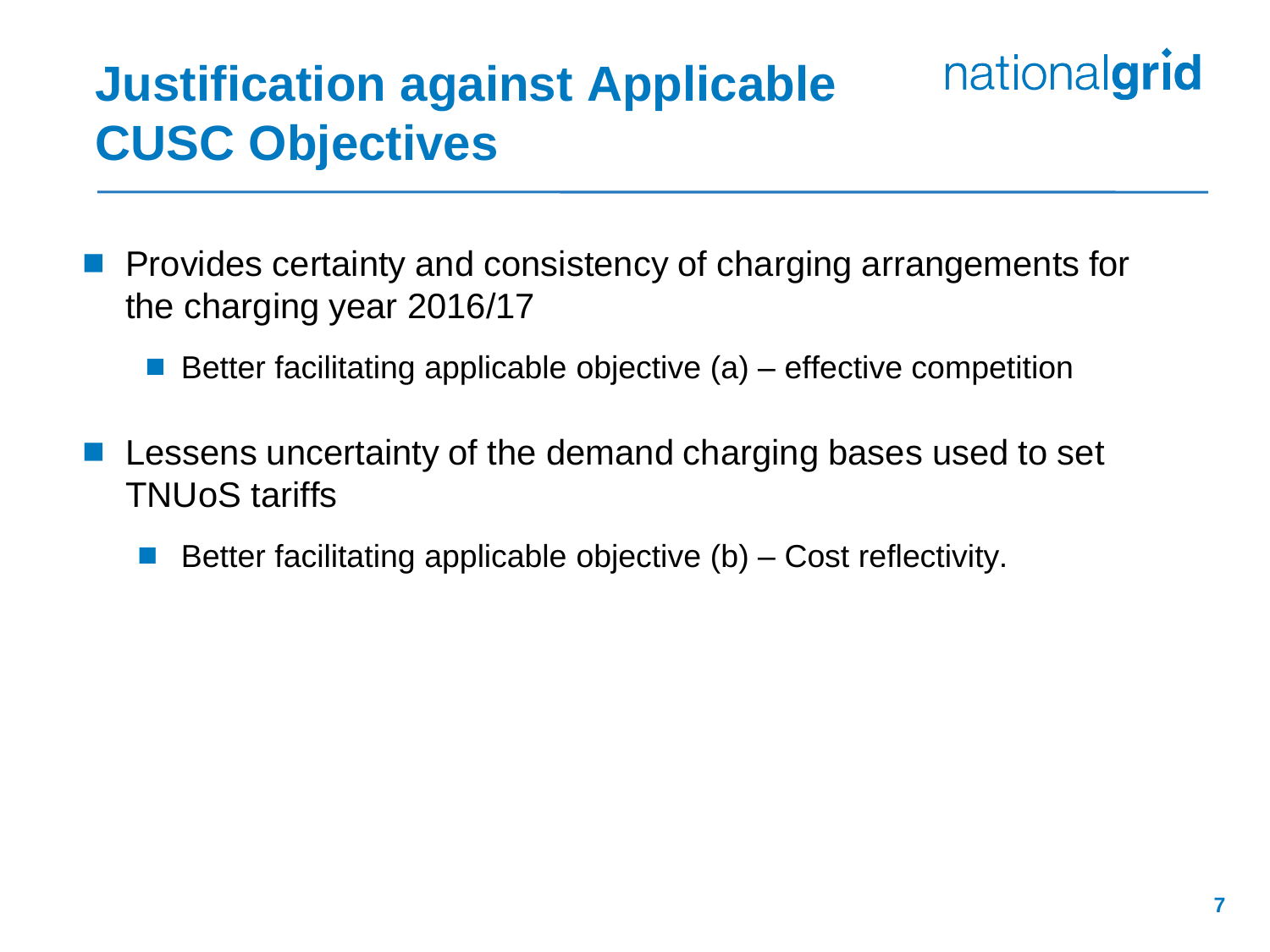#### **CMP247 Progression**

**The Panel is asked to agree:** 

- Whether CMP247 should be progressed through Selfgovernance
- How to progress CMP247
	- Workgroup
	- Code Administrator Consultation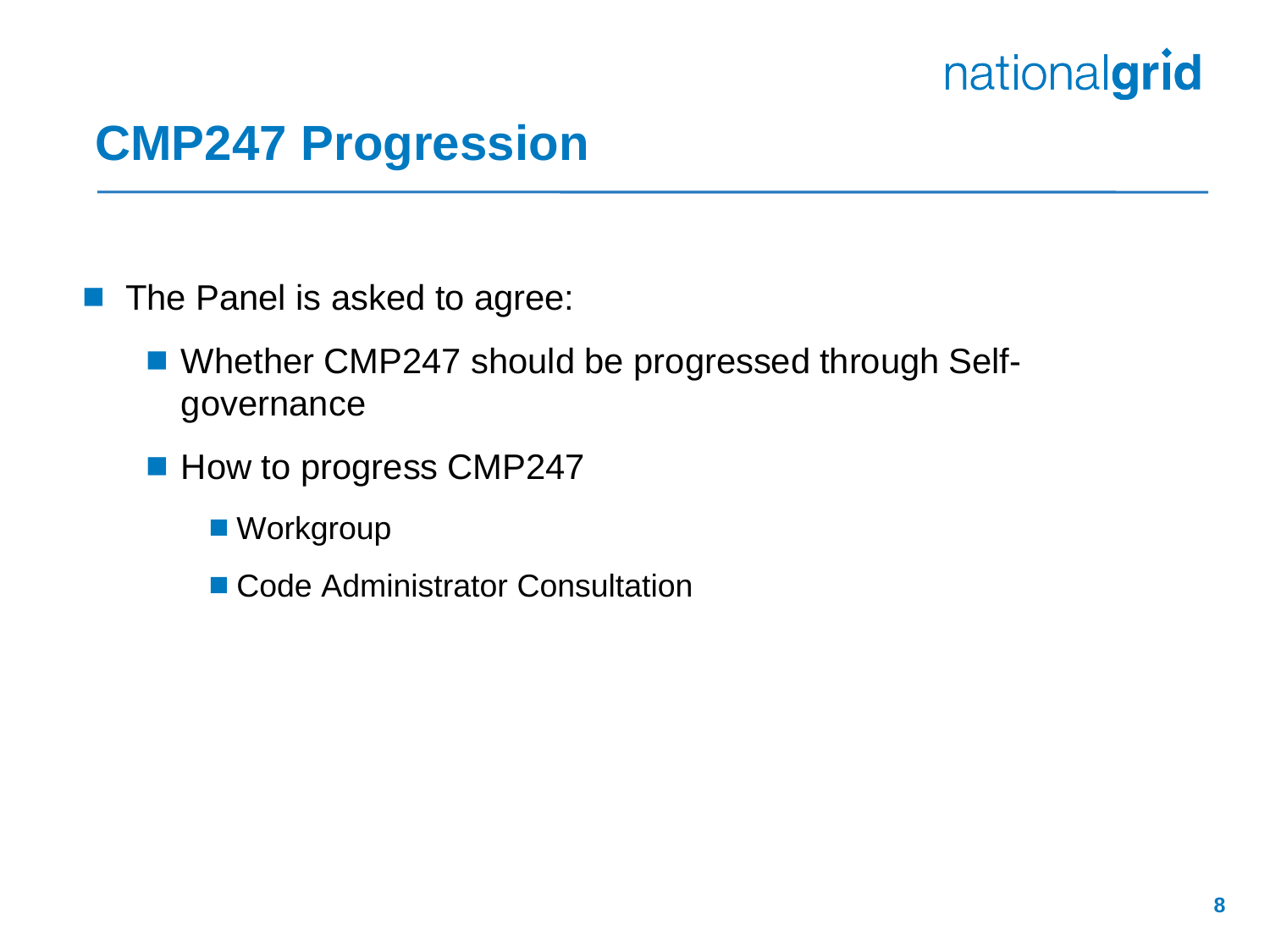### **CMP247 Indicative timetable (Workgroup)**

| 7 <sup>th</sup> August 2015    | Deadline for comments on Terms of Reference / nominations for Workgroup<br>membership |
|--------------------------------|---------------------------------------------------------------------------------------|
| W/C $10^{th}$ August 2015      | Workgroup meeting 1                                                                   |
| W/C $24th$ August 2015         | Workgroup meeting 2                                                                   |
| 8 <sup>th</sup> September 2015 | Workgroup consultation issued for 1 week Workgroup comment                            |
| 15th September 2015            | Deadline for comment                                                                  |
| 18th September 2015            | <b>Workgroup Consultation published</b>                                               |
| 9 <sup>th</sup> October 2015   | Deadline for responses                                                                |
| W/C $12th$ October 2015        | Workgroup meeting 3                                                                   |
| 21 <sup>st</sup> October 2015  | Circulate draft Workgroup Report                                                      |
| 28 <sup>th</sup> October 2015  | Deadline for comment                                                                  |
| 19th November 2015             | Submit final Workgroup Report to Panel                                                |
| 27th November 2015             | <b>Present Workgroup Report at CUSC Modifications Panel</b>                           |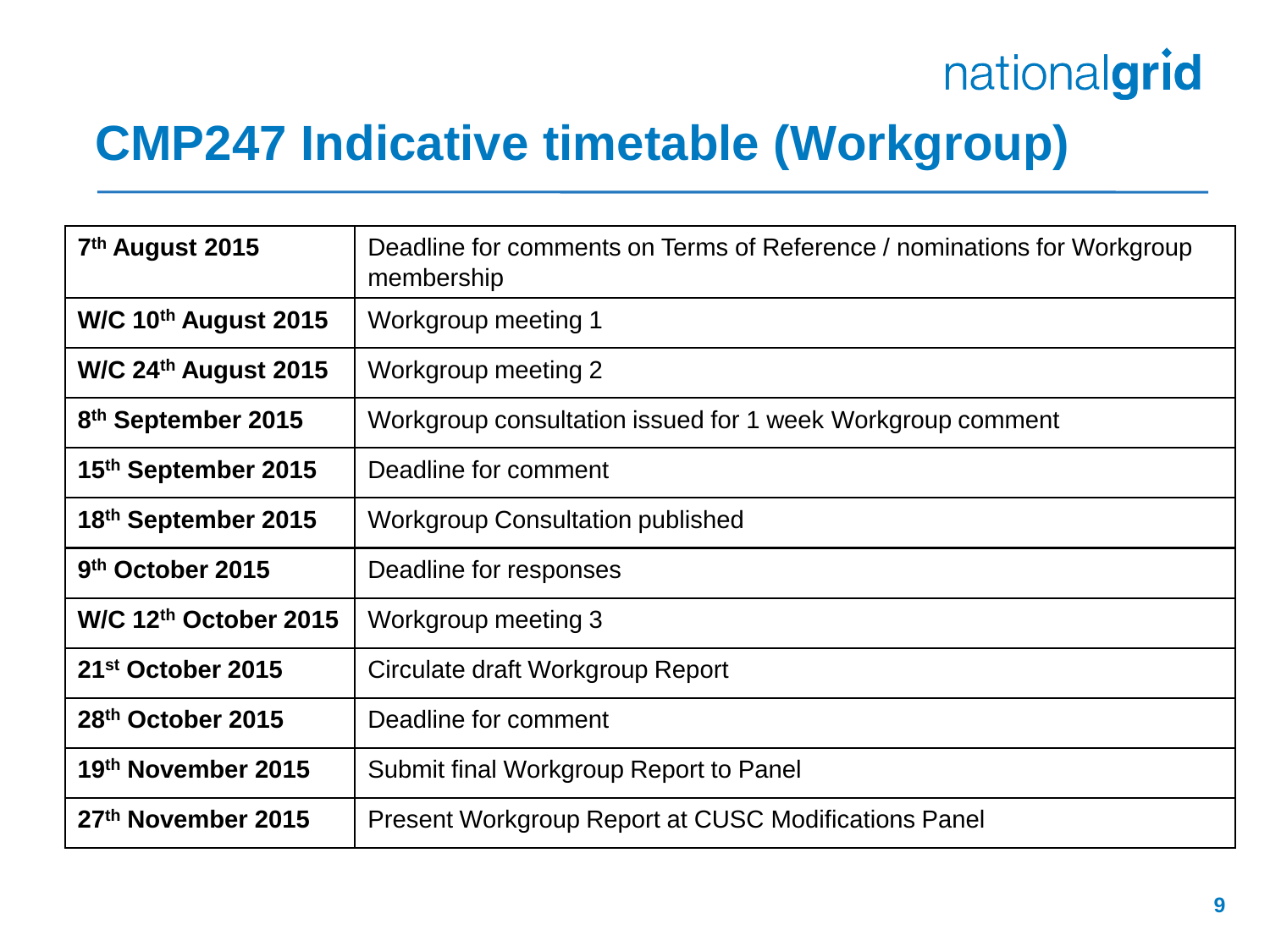#### **CMP247 Indicative timetable (Workgroup)**

| 2 <sup>nd</sup> December 2015  | Code Administrator Consultation issued (15 Working days)   |
|--------------------------------|------------------------------------------------------------|
| 22 <sup>nd</sup> December 2015 | Deadline for responses                                     |
| 6 <sup>th</sup> January 2016   | Draft CUSC Modification Report issued for Industry comment |
| 13th January 2016              | Deadline for comment                                       |
| 21 <sup>st</sup> January 2016  | Draft CUSC Modification Report issued to CUSC Panel        |
| 29th January 2016              | <b>CUSC Panel recommendation vote</b>                      |
| 2 <sup>nd</sup> February 2016  | Draft FMR circulated for comment                           |
| 9 <sup>th</sup> February 2016  | Deadline for responses                                     |
| 12th February 2015             | Final CUSC Modification Report sent to Authority           |